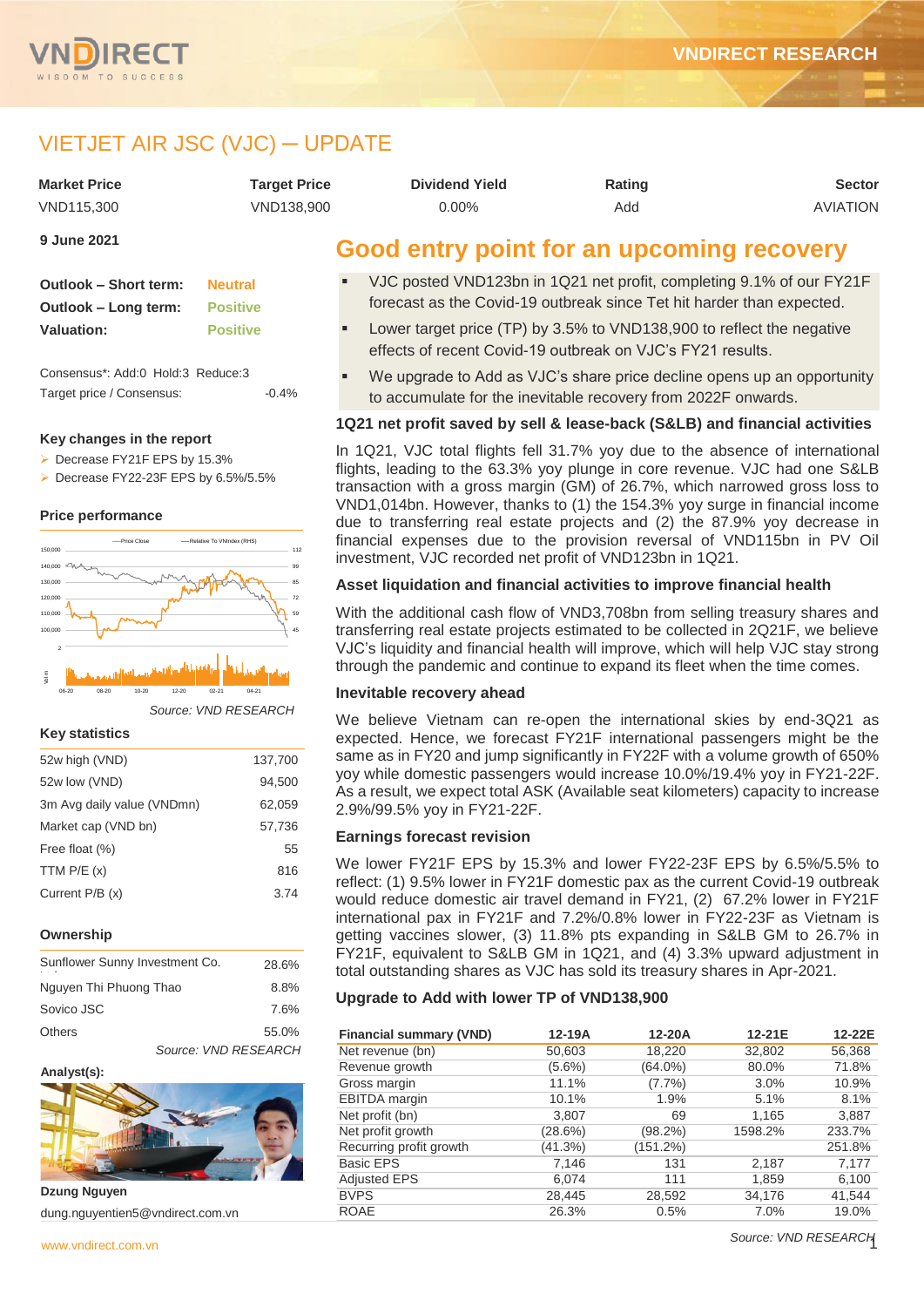

# **Investment thesis**

# **We like VJC for:**

- Its position as Vietnam leading low-cost carrier accounting for the largest domestic market share of Vietnam with 40% in 2020. VJC also accounts for the second largest international market share of Vietnam aviation industry.
- Significant improvement in cashflow thanks to asset liquidation.
- Global aviation industry is on the way to recovery thanks to the urgent vaccination all over the world, including Vietnam. We expect Vietnam to safely reopen the international skies by the end of 3Q20, which will help VJC's business results recover strongly from FY22F onwards.
- VJC's share price has dropped 15.5% since March-2021 due to the Covid-19 outbreak in the same period, implying a potential upside of 20.5%. However, we expect the government to successfully contain this outbreak thanks to improved medical capacity and experiences in fighting the pandemic through the previous ones. Hence, we believe the risk-reward profile of VJC is relatively attractive to accumulate.

# **Investment risks:**

Upside risk includes higher-than-expected international traffic recovery since FY22F.

Downside risks include:

- A longer-than-expected Covid-19 pandemic.
- Slower-than-expected construction of aviation infrastructure.
- Higher-than-expected fuel price leading to higher operating cost. Currently, Brent oil price has increased 41% to around US\$70/bbl since the beginning of 2021 due to the strong recovery of the global economy. We expect oil price to be resilience on the new base with average Brent oil price of US\$67/70/73 per barrel in FY21/22/23F as the oil supplies could not rise fast enough to catch up with the expected demand recovery, leading to the estimated average jet fuel price of US\$1.69/1.77/1.84 per gallon in FY21/22/23F.



**Figure 1: Brent oil price and jet fuel price movements in FY15-FY20 and forecasts in FY21-23F**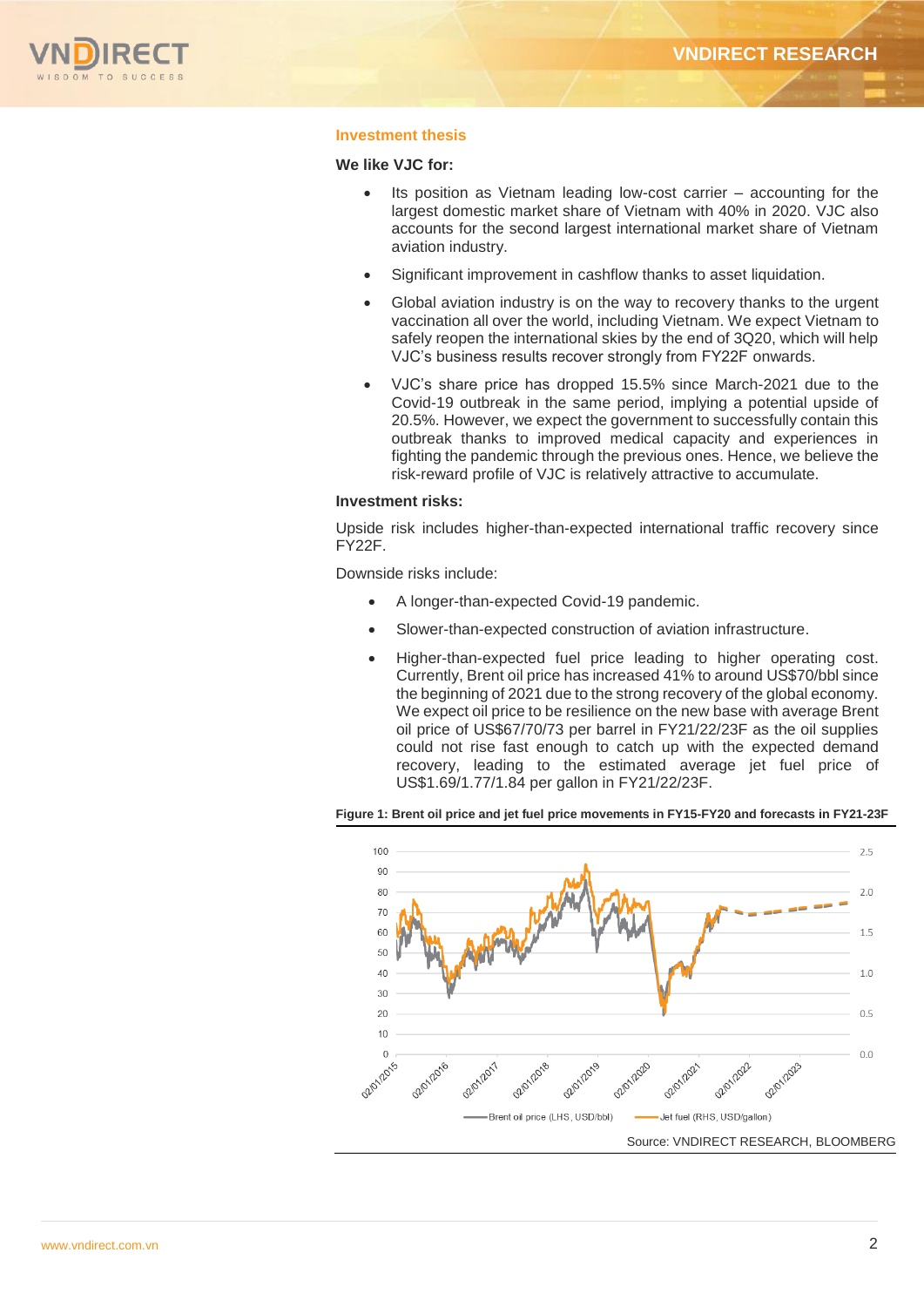

# **Upgrade to Add with lower TP of VND138,900**

We slightly trim our DCF-based TP (WACC: 11.05%) by 2.9% to VND138,900 to reflect the 15.3% downward revision in FY21F EPS and the 6.5%/5.5% downward revision in FY22-23F EPS.

# **Figure 2: Discounted cash flow model (Unit: VNDbn)**

|                                          | 2021F    | 2022F    | 2023F       | 2024F | 2025F  | 2026F  | 2027F  | 2028F  | 2029F  | 2030F  |
|------------------------------------------|----------|----------|-------------|-------|--------|--------|--------|--------|--------|--------|
| <b>EBIT</b>                              | .560     | 4,391    | 7.500       | 8.389 | 11.247 | 12.236 | 17.179 | 23.508 | 30,155 | 40,676 |
| less: Taxes                              | $\Omega$ | 0        | $\mathbf 0$ | 283   | 586    | 999    | 1.687  | 2,513  | 3,775  | 5,256  |
| <b>EBIAT</b>                             | 1.560    | 4.391    | 7.500       | 8.106 | 10.661 | 11.237 | 15.492 | 20,995 | 26,380 | 35,420 |
| Plus: Depreciation and amortization      | 127      | 156      | 189         | 227   | 271    | 322    | 382    | 452    | 533    | 614    |
| Less: Capital expenditure                | 4.122    | 2.670    | 3.143       | 3,250 | 4,343  | 5,322  | 5.484  | 6,027  | 7,201  | 7,682  |
| Less: Increase in net working capital    | $-6,622$ | 9,915    | 3.709       | 3,826 | 5,641  | 7,076  | 7,824  | 9,288  | 11.459 | 13,520 |
| Unlevered free cash flow (FCFF)          | 4.186    | $-8,038$ | 837         | .256  | 948    | $-838$ | 2,566  | 6,132  | 8,254  | 14,832 |
| Present value of FCF                     | 4.186    | $-7,238$ | 678         | 918   | 624    | $-496$ | 1,368  | 2,945  | 3,570  | 5,777  |
| <b>Culmulative present value of FCFF</b> | 12,332   |          |             |       |        |        |        |        |        |        |

# Source: VNDIRECT RESEARCH

# **Figure 3: FCFF valuation**

| Unit                            | <b>VNDbn</b>              |
|---------------------------------|---------------------------|
| <b>Terminal FCFF</b>            | 14,832                    |
| Growth                          | 2.0%                      |
| <b>Terminal value</b>           | 167,248                   |
| Discount factor                 | 0.39                      |
| Present value of terminal value | 65,141                    |
| <b>Enterprise Value</b>         | 77,473                    |
| Enterprise value                | 77,473                    |
| Less: Total debt                | 7,913                     |
| Plus: Cash and Cash Equivalents | 5,670                     |
| Implied equity value            | 75,230                    |
| Outstanding shares              | 541,611,334               |
| Equity value per share          | 138,900                   |
|                                 | Source: VNDIRECT RESEARCH |

#### **Figure 4: Peer comparison**

|                             |               |                 |                 |           |                      |                      |           |           |           |           |                |        |                 |           |           | SUUICE. VINDIKEUT KESEAKI            |
|-----------------------------|---------------|-----------------|-----------------|-----------|----------------------|----------------------|-----------|-----------|-----------|-----------|----------------|--------|-----------------|-----------|-----------|--------------------------------------|
| Figure 4: Peer comparison   | Ticker        | Price           | <b>TP</b>       | Recom.    | <b>Market</b><br>Cap | 3-year<br><b>EPS</b> |           | P/E       | P/BV      |           | <b>ROE (%)</b> |        | <b>Dividend</b> | yield (%) |           | <b>EV/EBITDA</b>                     |
| Company name                |               | (Local<br>curr) | (Local<br>curr) |           | (US\$ m)             | <b>CAGR</b><br>(%)   | 2021F     | 2022F     | 2021F     | 2022F     | 2021F          | 2022F  | 2021F           | 2022F     | 2021F     | 2022F                                |
| <b>VIETJET AVIATION JSC</b> | <b>VJC VN</b> | 115,300         | 138.900         | ADD       | 2,523.6              | $-40.6$              | 52.7      | 16.1      | 3.4       | 2.8       | 7.0            | 19.0   | 0.0             | 0.0       | 34.5      | 12.8                                 |
| AIRASIA GROUP BHD           | AAGB MK       |                 | <b>N/A</b>      | NR.       | 844.9                | NA                   | <b>NA</b> | <b>NA</b> | <b>NA</b> | <b>NA</b> | 47.2           | 18.7   | 0.0             | 0.0       | <b>NA</b> | 10.8                                 |
| CEBU AIR INC                | CEB PM        | 47              | <b>N/A</b>      | <b>NR</b> | 597.3                | NA.                  | <b>NA</b> | 26.2      | 1.7       | 1.3       | $-45.5$        | 24.4   | <b>NA</b>       | <b>NA</b> | 54.9      | 4.2                                  |
| AIRASIA X BHD               | AAX MK        | 0.1             | <b>N/A</b>      | <b>NR</b> | 85.4                 | <b>NA</b>            | <b>NA</b> | <b>NA</b> | <b>NA</b> | <b>NA</b> | <b>NA</b>      | 35.5   | 0.0             | 0.0       | <b>NA</b> | 10.4                                 |
| <b>ASIA AVIATION PCL</b>    | AAV TB        | 3               | <b>N/A</b>      | <b>NR</b> | 422.1                | <b>NA</b>            | <b>NA</b> | <b>NA</b> | 1.2       | 1.2       | $-26.8$        | $-0.3$ | 0.0             | 0.2       | <b>NA</b> | 8.7                                  |
| Average                     |               |                 |                 |           |                      |                      | 52.7      | 21.1      | 2.1       | 1.8       | $-4.5$         | 19.5   | 0.0             | 0.0       | 44.7      | 9.4                                  |
| Median                      |               |                 |                 |           |                      |                      | 52.7      | 21.1      | 1.7       | 1.3       | $-9.9$         | 19.0   | 0.0             | 0.0       | 44.7      | 10.4                                 |
|                             |               |                 |                 |           |                      |                      |           |           |           |           |                |        |                 |           |           | Source: VNDIRECT RESEARCH, BLOOMBERG |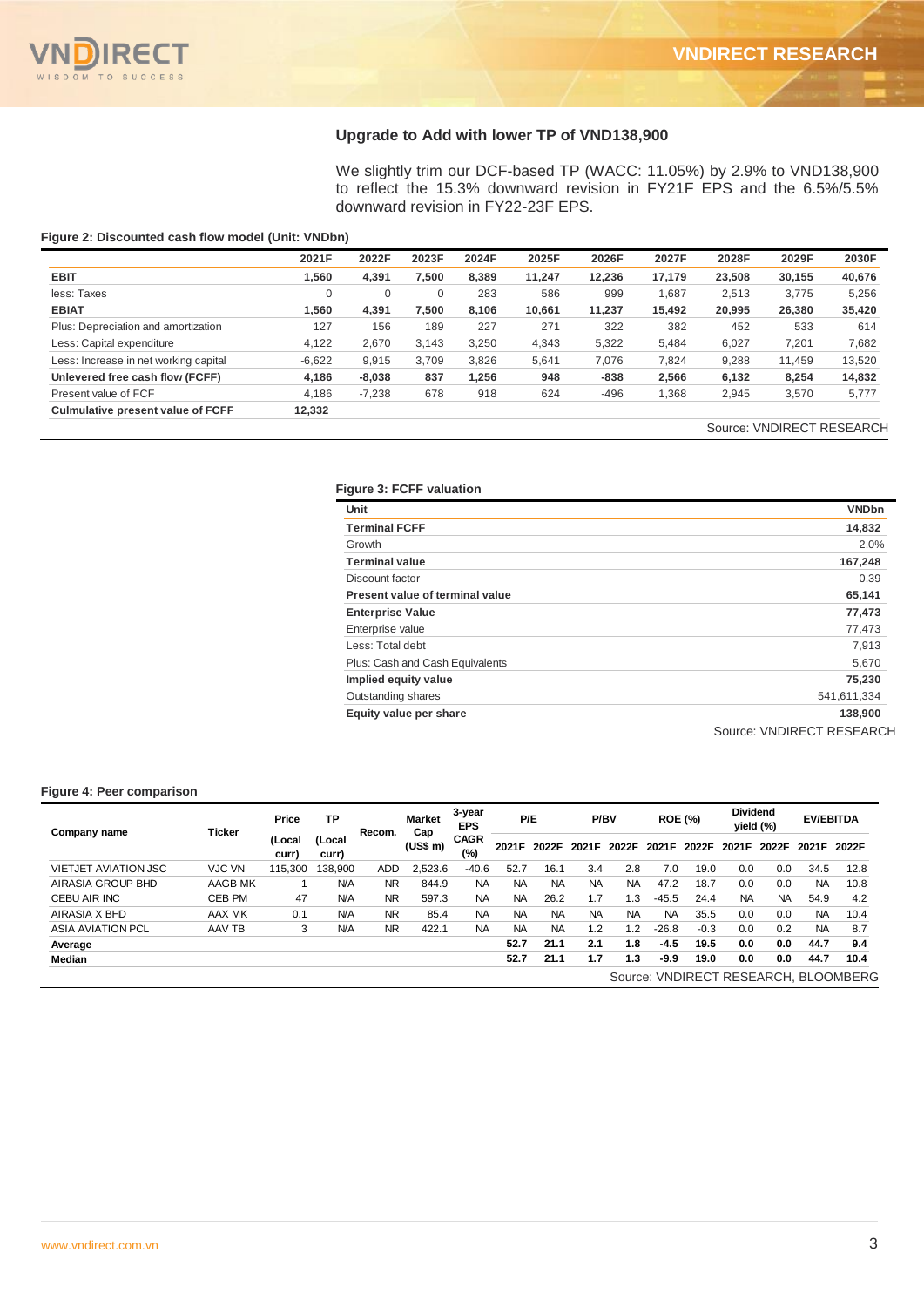

# **GOOD ENTRY POINT FOR AN UPCOMING RECOVERY**

# **1Q21 net profit saved by S&LB and financial activities.**

#### **Figure 5: VJC's 1Q21 business results (Unit: VNDbn)**

|                           |             |             |                    | VS<br>previous                                                                                                                                                                              |
|---------------------------|-------------|-------------|--------------------|---------------------------------------------------------------------------------------------------------------------------------------------------------------------------------------------|
|                           | <b>1Q21</b> | <b>1Q20</b> |                    | yoy forecast                                                                                                                                                                                |
| <b>Total flights</b>      | 20.142      | 29,491      | $-31.7%$           | 14.9% In 1Q21, VJC's total flights fell 31.7% yoy due to the absence of international flights.                                                                                              |
| Total passengers (m)      | 3.60        | 4.50        | $-20.0%$           | 18.0%                                                                                                                                                                                       |
| -Domestic (m)             | 3.60        | 3.55        | 1.4%               | Lower than our expectation due to the Covid-19 outbreak in Tet holiday - the high season for<br>21.1% domestic air travel.                                                                  |
| -International $(m)$      |             | 0.95        | $-100.0\%$         | 0.0% International commercial flights are still suspended.                                                                                                                                  |
| Net revenue               | 4,049       | 7,230       | $-44.0%$           | 14.4%                                                                                                                                                                                       |
| Core revenue              | 2.693       | 7,330       | $-63.3%$           | 13.6%                                                                                                                                                                                       |
| -Fare                     | 1.082       | 4.499       | $-76.0%$           | 10.9% VJC reduced ticket price to maintain domestic market share.                                                                                                                           |
| -Auxilliary & cargo       | 1.516       | 2,569       | $-41.0%$           | VJC has launched freight forwarding services in a variety of ways and products. In 1Q21, VJC has<br>18.2% transported 18,000 tons of cargoes, versus of not providing this service in 1Q20. |
| -Others                   | 95          | 262         | $-63.9%$           | 10.8%                                                                                                                                                                                       |
| $-S&LB$                   | 1.356       | ÷.          | <b>NA</b>          | 16.6% VJC had 1 S&LB transaction in 1Q20.                                                                                                                                                   |
| Gross profit              | (1,014)     | (841)       |                    |                                                                                                                                                                                             |
| Gross margin              | $-25.04%$   |             | -11.63% -13.4% pts |                                                                                                                                                                                             |
| -Core GM                  | $-51.09%$   |             | -11.63% -39.5% pts |                                                                                                                                                                                             |
| -S&LB GM                  | 26.70%      | <b>NA</b>   | <b>NA</b>          |                                                                                                                                                                                             |
| Financial income          | 1.395       | 548         | 154.3%             | Financial income surged 154.3% yoy mainly due to transfering real estate projects with profit of<br>324.6% VND1,358bn.                                                                      |
|                           |             |             |                    | Financial expenses decreased 87.9% yoy mainly due to provision reversal of VND115bn in PV Oil                                                                                               |
| <b>Financial expenses</b> | 38          | 314         | $-87.9%$           | 4.2% (OIL) investment, versus the provision of VND135bn in 1Q20.                                                                                                                            |
| Selling expenses          | 114         | 227         | $-49.9%$           | 14.0% Selling expenses decreased 49.9% yoy thanks to VJC's cost-cutting efforts                                                                                                             |
| G&A expenses              | 107         | 112         | $-4.5%$            | 25.3%                                                                                                                                                                                       |
| Net other income          | (4)         | 5           | $-170.3%$          | $-2.3%$                                                                                                                                                                                     |
| Net profit                | 123         | (989)       | $-112.5%$          | Lower than our expectation as the Covid-19 outbreak in Tet holiday generally affected the<br>9.1% domestic air travel.                                                                      |
| Excl. S&LB                | (239)       | (989)       | $-75.9%$           | $\overline{\phantom{0}}$                                                                                                                                                                    |

Source: VNDIRECT RESEARCH, COMPANY REPORTS

# **Asset liquidation and financial activities to help improve VJC's cash flow to overcome the pandemic**

Beside cost-cutting efforts, VJC has been proactive in assets liquidation and financial activities to help improve its cash flow to overcome the pandemic.

# **Figure 6: VJC's assets liquidation and financial activities since the start of Covid-19**

| Time | <b>Actions</b>                                                                                                               |
|------|------------------------------------------------------------------------------------------------------------------------------|
| 1Q20 | Collect VND708bn from held to maturity investment                                                                            |
|      | Net paying VND1,527bn in loans from banks                                                                                    |
| 2Q20 | Collect VND357bn from compensation for the delayed aircraft productions.                                                     |
|      | Net paying VND475bn in loans from banks                                                                                      |
| 3Q20 | Collect VND595bn from selling OIL call options                                                                               |
|      | Net borrowing VND606bn in loans from bank                                                                                    |
| 4Q20 | Collect 793bn from transferring Vietjet Plaza building                                                                       |
|      | Collect VND391bn from liquidating long-term assets                                                                           |
|      | Issue VND311bn in 3-year-bond with 9% interest rate                                                                          |
|      | Net borrowing VND750bn in loans from bank                                                                                    |
| 1Q21 | Issue VND307bn in 3-year-bond with 9% interest rate                                                                          |
|      | Net paying VND706bn in loans from banks                                                                                      |
|      | VJC recorded profit of VND1,358bn from transfering real estate projects but we haven't seen cash flow from this activity yet |
| 2Q21 | In 2Q21, VJC has successfully sold 17.7m of its treasury shares for VND2,350bn.                                              |
|      | Source: VNDIRECT RESEARCH, COMPANY REPORTS                                                                                   |

Thanks to VJC's necessary actions since the start of Covid-19, the liquidity of VJC's stock is always guaranteed although the aviation industry is severely affected. VJC's cash ranges from VND2,000bn to VND3,000bn during the pandemic, which is sufficient for its operation while D/E ratio always remains at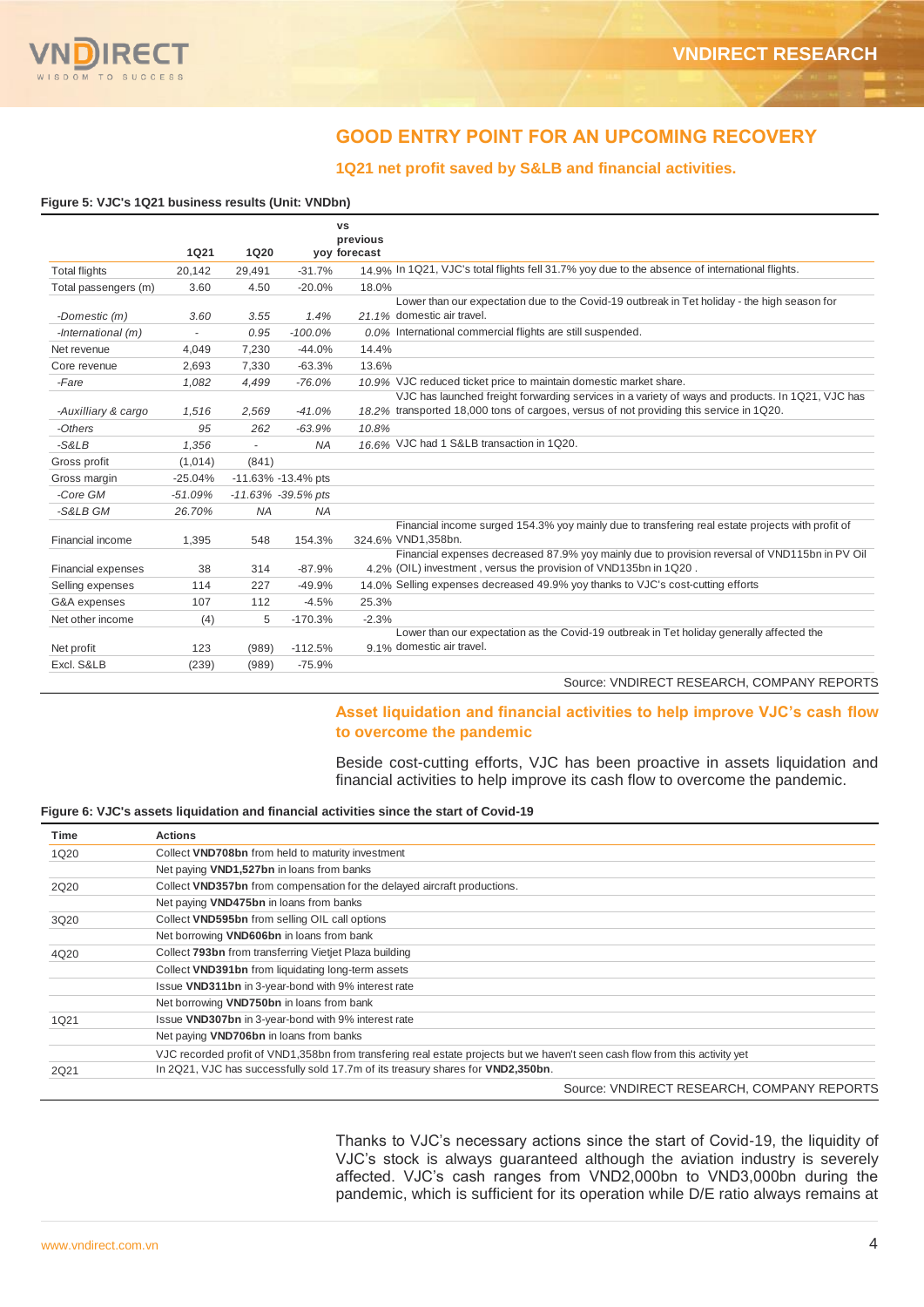

strong level of 0.66-0.76, which is ample to increase credit for financing the fleet expansion when the international border is re-opened.



**Figure 7: Cash is sufficient for operations while leverage remains low since the pandemic**

With the additional expected cash flow of VND3,708bn from selling treasury shares and transferring real estate projects estimated to be collected in 2Q21F, we believe VJC' liquidity and financial health to continue to improve, which will help VJC stay strong through the pandemic and continue to expand its fleet when the time comes.

#### **Inevitable recovery ahead**

There are many grounds to believe that Vietnam may soon re-open the international skies:

 Currently, the biggest vaccination campaign in global history is underway. By 03/06/2021, more than 1.98 billion Covid-19 vaccine doses have been administered, enough to fully vaccinate 12.9% of the global population. Based on batches of vaccine expected to be received, we expect 14.66%/26.02% of Vietnam population to be fully vaccinated by the end of 3Q21/4Q21.

#### **Figure 8: Vaccination rates by continents (doses administered per 100 people by 03/06/2021)**



#### **Figure 9: Vietnam's Covid-19 vaccination (m doses)**

|                                               | 1021  | 2Q21 | 3Q21                | 4Q21  |
|-----------------------------------------------|-------|------|---------------------|-------|
| Pfizer*                                       |       |      | 15.50               | 15.50 |
| AstraZeneca (VNVC)                            | 0.12  | 4.24 | 12.36               |       |
| AstraZeneca (COVAX)                           | 1.37  | 2.80 | 12.95               | 12.95 |
| Total doses administered (not include Pfizer, |       |      |                     |       |
| 15% discount to reflect number of actual      |       |      |                     |       |
| delivery may be less than planned)            | 1.26  | 5.98 | 21.51               | 22.29 |
| % population fully vaccinated                 |       |      |                     |       |
| (accumulated)                                 | 0.64% |      | 3.70% 14.66% 26.02% |       |

 Most recent, HVN (Vietnam Airlines) has utilized the International Air Transport Association (IATA) Travel Pass mobile application while VJC will also deploy the application soon. The IATA's Travel Pass enables passengers to share the test and vaccination certificates in order to securely manage their travel in line with government's guideline. This is a crucial step to the recovery of international aviation: facilitating smooth travel for passengers in a verifiable manner while ensuring government entry requirements for Covid-19 testing or vaccination are met.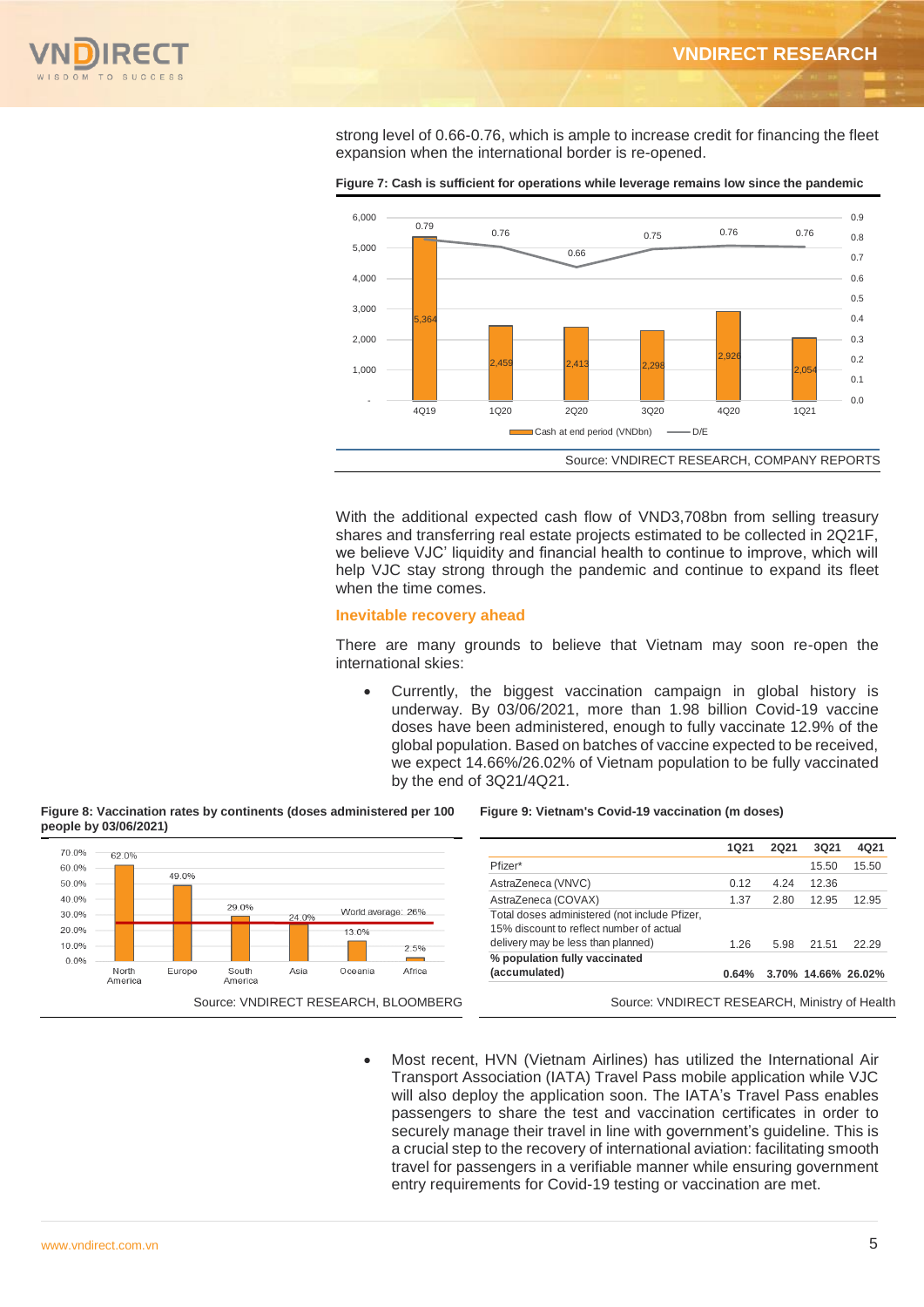

Along with higher vaccination rates in Vietnam's key international air traffic markets, we believe Vietnam may re-open the international skies by end-3Q21 as expected. Hence, we forecast:

- VJC's international pax will begin to recover since 4Q21F with FY21F international pax might be the same as in FY20. The international pax will jump significantly in FY22F with a volume growth of 650% yoy.
- The vaccination would also help VJC's domestic pax to increase 10.0%/19.4% yoy in FY21-22F.
- As a result, we expect total ASK (Available seat kilometers) capacity to increase 2.9%/99.5% yoy in FY21-22F.

# **Figure 10: VJC's medium-term ASK capacity, in our estimates**



 Source: VNDIRECT RESEARCH, COMPANY REPORTS





 Source: VNDIRECT RESEARCH, COMPANY REPORTS

#### **Figure 12: VJC's medium-term international passengers, in our estimates**



Source: VNDIRECT RESEARCH, COMPANY REPORTS

# **Earnings forecast revision**

#### **Figure 13: Changes in forecast**

|                            | <b>FY20</b> | <b>FY21F</b> |              |                       |              | <b>FY22F</b>         |                    | FY23F                                      |                      |             |  |
|----------------------------|-------------|--------------|--------------|-----------------------|--------------|----------------------|--------------------|--------------------------------------------|----------------------|-------------|--|
|                            |             | Old forecast | New forecast | Changes               | Old forecast | New forecast Changes |                    | Old forecast                               | New forecast Changes |             |  |
| Total passengers (m)       | 15.00       | 20.04        | 16.40        | $-18.2%$              | 26.33        | 25.76                | $-2.2%$            | 29.00                                      | 28.93                | $-0.3%$     |  |
| Domestic (m)               | 14.02       | 17.05        | 15.42        | $-9.5%$               | 18.41        | 18.41                | 0.0%               | 19.89                                      | 19.89                | 0.0%        |  |
| International (m)          | 0.98        | 2.99         | 0.98         | $-67.2%$              | 7.92         | 7.35                 | $-7.2%$            | 9.11                                       | 9.04                 | $-0.8%$     |  |
| Net revenue (VNDbn)        | 18,210      | 42,961       | 32,802       | $-23.6%$              | 59,722       | 56,368               | $-5.6%$            | 87,386                                     | 85,646               | $-2.0%$     |  |
| Core revenue (VNDbn)       | 15,086      | 31,301       | 19,330       | $-38.2%$              | 43,750       | 40,515               | $-7.4%$            | 50,991                                     | 49,610               | $-2.7%$     |  |
| S&LB revenue (VNDbn)       | 3,124       | 11,660       | 13,472       | 15.5%                 | 15,972       | 15,853               | $-0.7%$            | 36,395                                     | 36,036               | $-1.0%$     |  |
| Core GM                    | $-13.1%$    | 5.1%         |              | $-13.4\% -18.6\%$ pts | 11.2%        |                      | $9.3\% -1.9\%$ pts | 11.7%                                      | 8.4%                 | -3.3% pts   |  |
| S&LB GM                    | 23.8%       | 14.9%        | 26.7%        | 11.8% pts             | 14.9%        | 14.9%                | $0.0\%$ pts        | 14.9%                                      | 14.9%                | $0.0\%$ pts |  |
| Financial income (VNDbn)   | 1,033       | 430          | 1,686        | 292.1%                | 597          | 564                  | $-5.6%$            | 874                                        | 856                  | $-2.0%$     |  |
| Financial expenses (VNDbn) | 559         | 915          | 644          | $-29.6%$              | 1,222        | 930                  | $-23.9%$           | 1,657                                      | 1,406                | $-15.1%$    |  |
| Net other income (VNDbn)   | 2,519       | 161          | 125          | $-22.6%$              | 224          | 214                  | $-4.4%$            | 327                                        | 325                  | $-0.5%$     |  |
| Net profit                 | 70          | 1,353        | 1,165        | $-13.9%$              | 4,022        | 3,887                | $-3.4%$            | 6,898                                      | 6,739                | $-2.3%$     |  |
| EPS (VND)                  | 134         | 2,583        | 2,187        | $-15.3%$              | 7,678        | 7,177                | $-6.5%$            | 13,167                                     | 12,443               | $-5.5%$     |  |
|                            |             |              |              |                       |              |                      |                    | Source: VNDIRECT RESEARCH, COMPANY REPORTS |                      |             |  |

We change our forecasts on VJC's business as followed:

- We lower FY21F domestic pax by 9.5% as the current Covid-19 outbreak would reduce domestic air travel demand in FY21. We maintain VJC's domestic pax in FY22-23F as we expect the domestic to recover strongly thanks to the vaccination.
- We lower FY21F international pax by 67.2% in FY21F and 7.2%/0.8% in FY22-23F as the Covid-19 vaccines distribution has been lopsided and Vietnam is getting vaccines slower than countries and regions with high income. This will constrain the reopening of international flights and reduce VJC's international pax sharply in FY21F.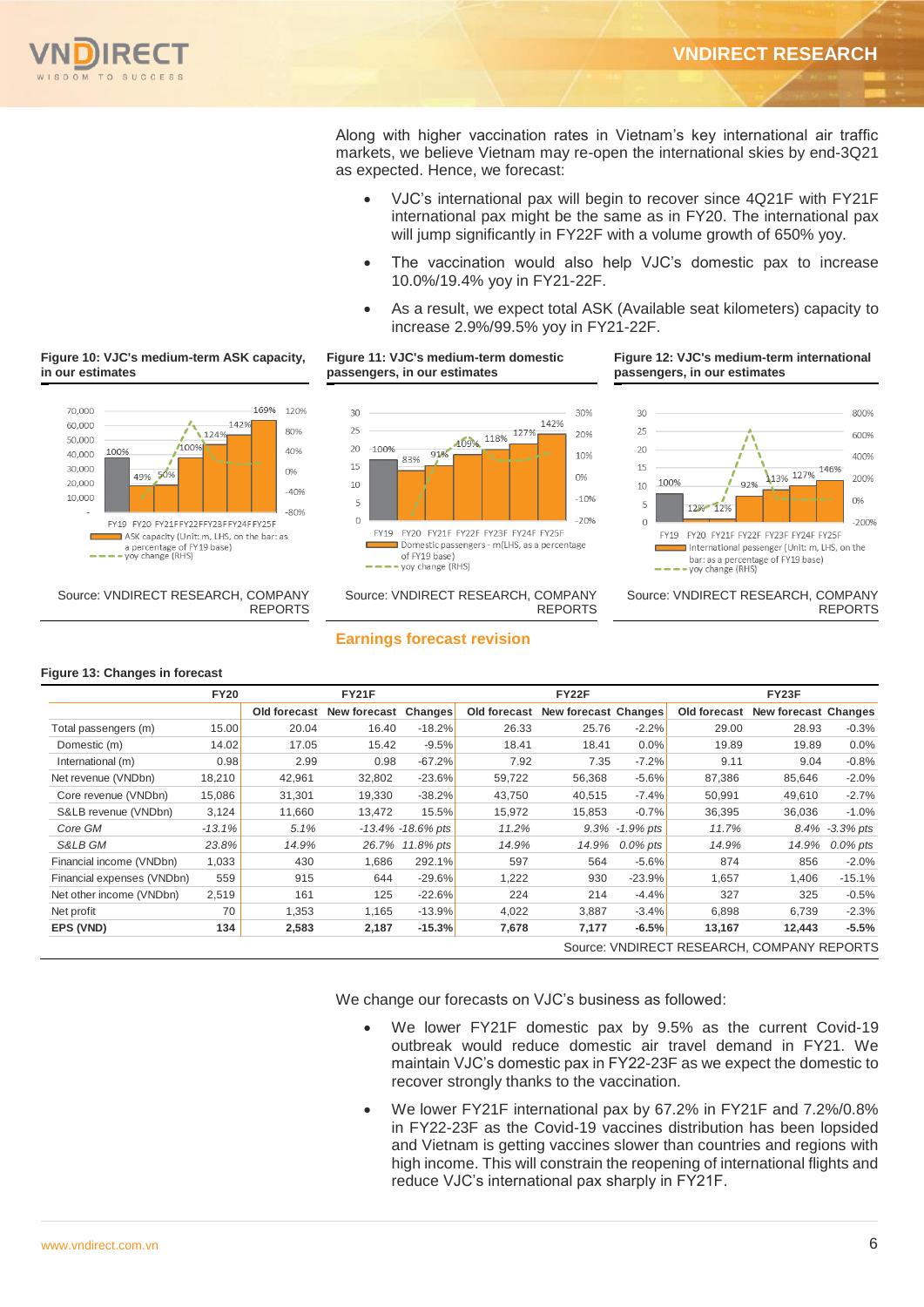

- As a result, we lower core revenue forecast by 38.2% in FY21F and 7.4%/2.7% in FY22-23F, which causes core GM narrow by 18.6% pts in FY21F and 1.9%/3.3% in FY22-23F.
- However, we increase S&LB GM by 11.8% pts to 26.7% in FY21F, equivalent to S&LB GM in 1Q21.
- We increase FY21F financial income by 292.1% to reflect VJC's transferring real estate projects in 1Q21.
- Financial expenses decreased 29.6%-15.1% in FY21-23F as additional expected cash flow from selling treasury shares and transferring real estate projects could help VJC to lower the leverage ratio.
- We upward adjust VJC's total share outstanding by 3.3% as VJC has successfully sold its treasury shares in Apr-2021.
- Overall, we lower FY21F EPS by 15.3% and lower FY22-23F EPS by 6.5%/5.5%.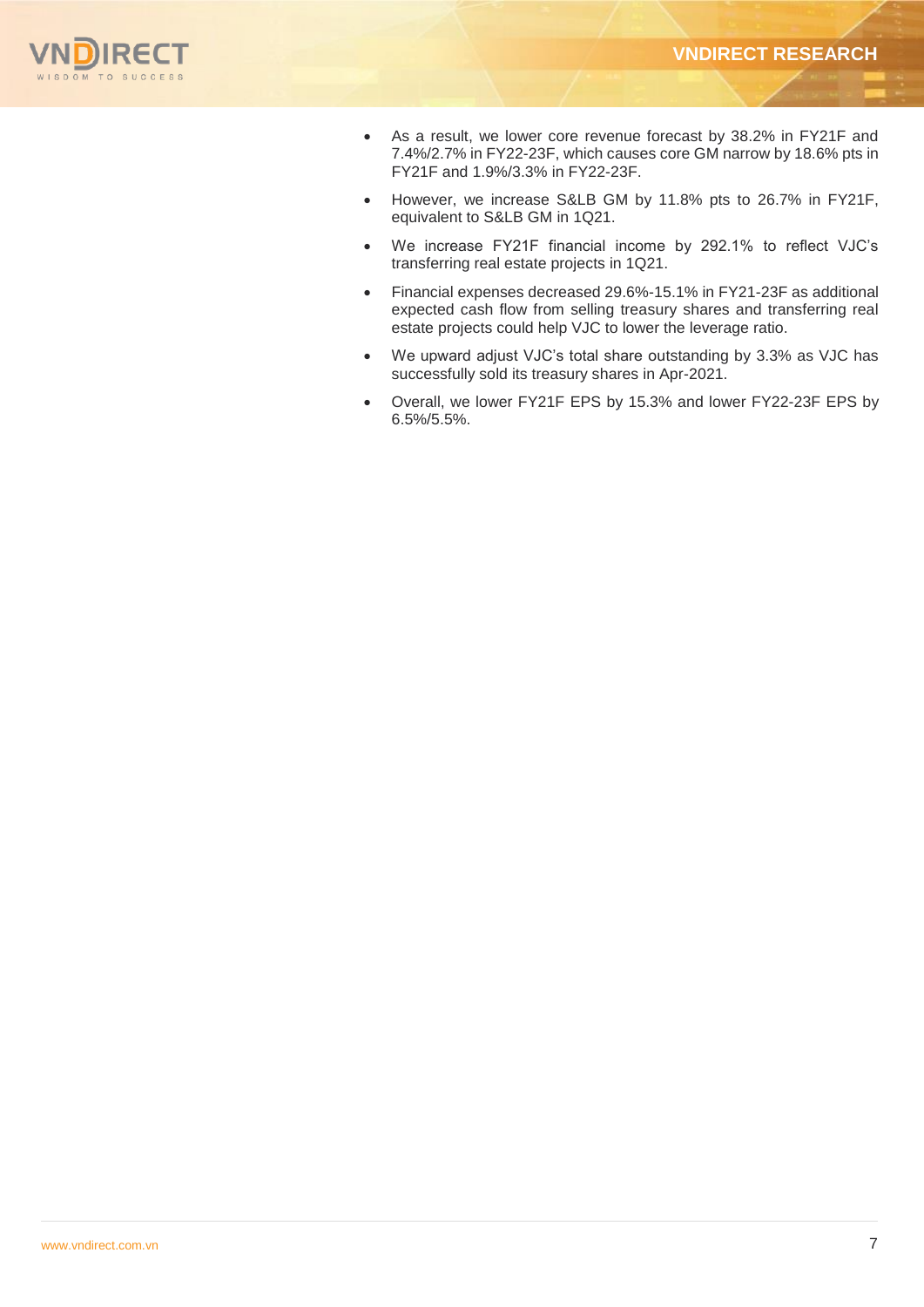#### TO SUCCESS  $S<sub>D</sub>$ O M

#### **Valuation**



#### **Income statement**

| (VNDbn)                       | 12-20A   | 12-21E    | 12-22E    |
|-------------------------------|----------|-----------|-----------|
| Net revenue                   | 18,220   | 32,802    | 56,368    |
| Cost of sales                 | (19,632) | (31, 804) | (50, 232) |
| Gen & admin expenses          | (375)    | (258)     | (541)     |
| Selling expenses              | (764)    | (741)     | (1, 552)  |
| <b>Operating profit</b>       | (2,551)  | (1)       | 4,043     |
| <b>Operating EBITDA</b>       | (2,409)  | 127       | 4,199     |
| Depreciation and amortisation | (141)    | (127)     | (156)     |
| <b>Operating EBIT</b>         | (2,551)  | (1)       | 4,043     |
| Interest income               | 970      | 1,686     | 564       |
| <b>Financial expense</b>      | (419)    | (644)     | (930)     |
| Net other income              | 1,773    | 125       | 214       |
| Income from associates & JVs  | (18)     | $\Omega$  | O         |
| Pre-tax profit                | (244)    | 1,166     | 3,891     |
| Tax expense                   | 313      | $\Omega$  | $\Omega$  |
| Minority interest             | (0)      | (1)       | (4)       |
| Net profit                    | 69       | 1,165     | 3,887     |
| Adj. net profit to ordinary   | 69       | 1,165     | 3,887     |
| Ordinary dividends            | $\Omega$ | $\Omega$  | $\Omega$  |
| <b>Retained earnings</b>      | 69       | 1,165     | 3,887     |
|                               |          |           |           |

#### **Balance sheet**

| (VNDbn)                               | 12-20A | 12-21E         | 12-22E |
|---------------------------------------|--------|----------------|--------|
| Cash and equivalents                  | 2,926  | 5,670          | 6,052  |
| Short term investments                | 604    | 605            | 611    |
| Accounts receivables                  | 20,896 | 13,072         | 27,318 |
| Inventories                           | 712    | 446            | 746    |
| Other current assets                  | 244    | 325            | 566    |
| <b>Total current assets</b>           | 25,383 | 20,117         | 35,294 |
| <b>Fixed assets</b>                   | 850    | 922            | 999    |
| <b>Total investments</b>              | 198    | 198            | 198    |
| Other long-term assets                | 18,765 | 21,396         | 28,989 |
| <b>Total assets</b>                   | 45.197 | 42,633         | 65,479 |
| Short-term debt                       | 10,095 | 6,617          | 13,869 |
| Accounts payable                      | 3,422  | 1,701          | 2,850  |
| Other current liabilities             | 6,317  | 6,649          | 10,374 |
| <b>Total current liabilities</b>      | 19,834 | 14,967         | 27,093 |
| Total long-term debt                  | 1,347  | 1,296          | 2,715  |
| Other liabilities                     | 9,038  | 7,857          | 13.164 |
| Share capital                         | 5,416  | 5,416          | 5,416  |
| Retained earnings reserve             | 11,589 | 12,754         | 16,641 |
| Shareholders' equity                  | 14,978 | 18,510         | 22,501 |
| Minority interest                     | 1      | $\overline{2}$ | 6      |
| <b>Total liabilities &amp; equity</b> | 45,197 | 42.633         | 65.479 |



#### **Cash flow statement**

| (VNDbn)                                     | 12-20A   | 12-21E   | 12-22E   |
|---------------------------------------------|----------|----------|----------|
| Pretax profit                               | (244)    | 1,166    | 3,891    |
| Depreciation & amortisation                 | 141      | 127      | 156      |
| Tax paid                                    | (255)    | $\Omega$ | $\Omega$ |
| Other adjustments                           | (382)    | 20       | 98       |
| Change in working capital                   | (2, 472) | 6,622    | (9, 915) |
| Cash flow from operations                   | (3,211)  | 7,934    | (5,771)  |
| Capex                                       | (294)    | (4, 122) | (2,670)  |
| Proceeds from assets sales                  | 397      | $\Omega$ | O        |
| <b>Others</b>                               | 1,040    | 113      | 151      |
| Other non-current assets changes            | 0        | $\Omega$ | O        |
| Cash flow from investing activities         | 1,143    | (4,009)  | (2,519)  |
| New share issuance                          | O        | 0        | O        |
| Shares buyback                              | $\Omega$ | 2,347    | $\Omega$ |
| Net borrowings                              | (369)    | (3,529)  | 8,672    |
| Other financing cash flow                   | 0        | 0        | 0        |
| Dividends paid                              | $\Omega$ | $\Omega$ | 0        |
| Cash flow from financing activities         | (369)    | (1, 182) | 8,672    |
| Cash and equivalents at beginning of period | 5,364    | 2,926    | 5,670    |
| <b>Total cash generated</b>                 | (2, 438) | 2,743    | 382      |
| Cash and equivalents at the end of period   | 2,926    | 5,670    | 6,052    |

#### **Key ratios**

|                         | 12-20A      | 12-21E      | 12-22E |
|-------------------------|-------------|-------------|--------|
| <b>Dupont</b>           |             |             |        |
| Net profit margin       | 0.4%        | 3.6%        | 6.9%   |
| Asset turnover          | 0.39        | 0.75        | 1.04   |
| <b>ROAA</b>             | 0.1%        | 2.7%        | 7.2%   |
| Avg assets/avg equity   | 3.15        | 2.62        | 2.64   |
| <b>ROAE</b>             | 0.5%        | 7.0%        | 19.0%  |
| <b>Efficiency</b>       |             |             |        |
| Days account receivable | 172.7       | 61.1        | 74.6   |
| Days inventory          | 13.3        | 5.1         | 5.4    |
| Days creditor           | 63.8        | 19.5        | 20.7   |
| Fixed asset turnover    | 16.91       | 37.01       | 58.69  |
| <b>ROIC</b>             | 0.3%        | 4.4%        | 9.9%   |
| Liquidity               |             |             |        |
| Current ratio           | 1.3         | 1.3         | 1.3    |
| Quick ratio             | 1.2         | 1.3         | 1.3    |
| Cash ratio              | 0.2         | 0.4         | 0.2    |
| Cash cycle              | 122.1       | 46.7        | 59.3   |
| Growth rate (yoy)       |             |             |        |
| Revenue growth          | $(64.0\%)$  | 80.0%       | 71.8%  |
| Operating profit growth | $(161.0\%)$ | $(100.0\%)$ |        |
| Net profit growth       | $(98.2\%)$  | 1,598.2%    | 233.7% |
| EPS growth              | $(98.2\%)$  | 1,569.9%    | 228.2% |

*Source: VND RESEARCH*